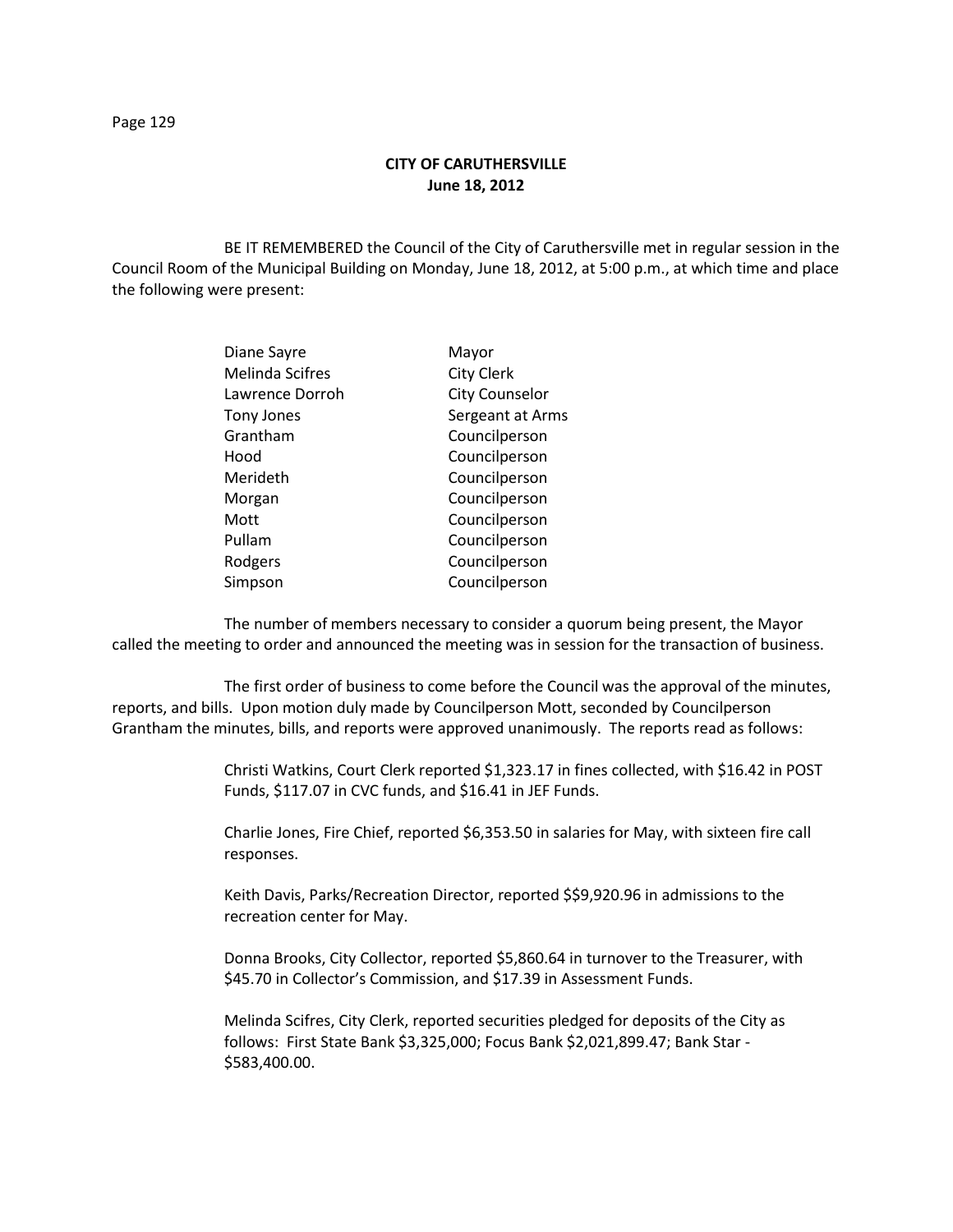# Paul Shaw, Water/Wastewater Manager, reported the following collections for May, 2012.

| Water        | \$65,283.74  | Customers 2430 |
|--------------|--------------|----------------|
| Sewer Use    | 18,186.41    |                |
| Garbage Fees | 36,275.03    |                |
| Meter Serv.  | 799.70       |                |
| Mo. Spray    | 567.80       |                |
| Sewer Bond   | 11,356.05    |                |
| TOTAL        | \$132,468.73 |                |
|              |              |                |

Assistant Chief Jerry Hudgens then appeared before the Council to report he had checked the intersection of  $4<sup>th</sup>$  and Carleton as was suggested at the last meeting. An order has been placed for tags that will stick to the windows of vehicles to advise the owners of the correction that need to be made to their parking. The Police Department has been checking the loud music on East Nineteenth and the surrounding area. The Department has received one call since June 1, and one citation has been issued.

Councilperson Morgan then reported the Fire Department has responded to five calls since July 11. The Committee interviewed two applicants for the Police Department. Councilperson Morgan then motioned to approve the appointment of Jonathan Woods and Lucas Horrell, with Councilperson Rodgers seconding, and motion carried.

Councilperson Hood then motioned to approve the adjustment reported in the amount of \$781.76, with Councilperson Mott seconding, and motion carried. Councilperson Simpson then asked that the adjustment report be explained; there are quite a few residents that feel adjustments are being given for leaks. Paul Shaw stated the adjustments are only given when it is an error on the City's part, such as an over read or a computer error. Councilperson Hood then reported the crews have done a meter tap on Pine, fixed a leak at Riverview Apartment and on Hwy 84 near the old Raben building, and has completed training on the new tract, disk, and honey wagon. The water bills will include the annual fees in July for the Primacy fee charged by the Department of Natural Resources.

Donald Jones, Wastewater Plant Operator, reported he has used the new tractor to disks, and it makes the operation much easier. Six people are trained to work on it. An older tractor was used to disk the field, and it turned up some large rocks. The crew has spent some time clearing those out of the field to insure no damage to the new disks. Mayor Sayre reported the cost of the new tractor, disks, and honey wagon was close to \$200,000, and this is the first time in many years that the Operation and Maintenance Funds have been able to purchase this type of equipment.

Terry Rushing, Operations Supervisor, reported the crews are continuing to run the street sweeper. They are making a list of street lights that are out, and cleaning drains.

Keith Davis reported the sign-up for tennis lessons has ended. Twelve children have signed up for lessons. The Rec Center feels the number of children taking lessons will increase once the word is out about the lessons. The recreation center furnishes the equipment for the tennis lessons.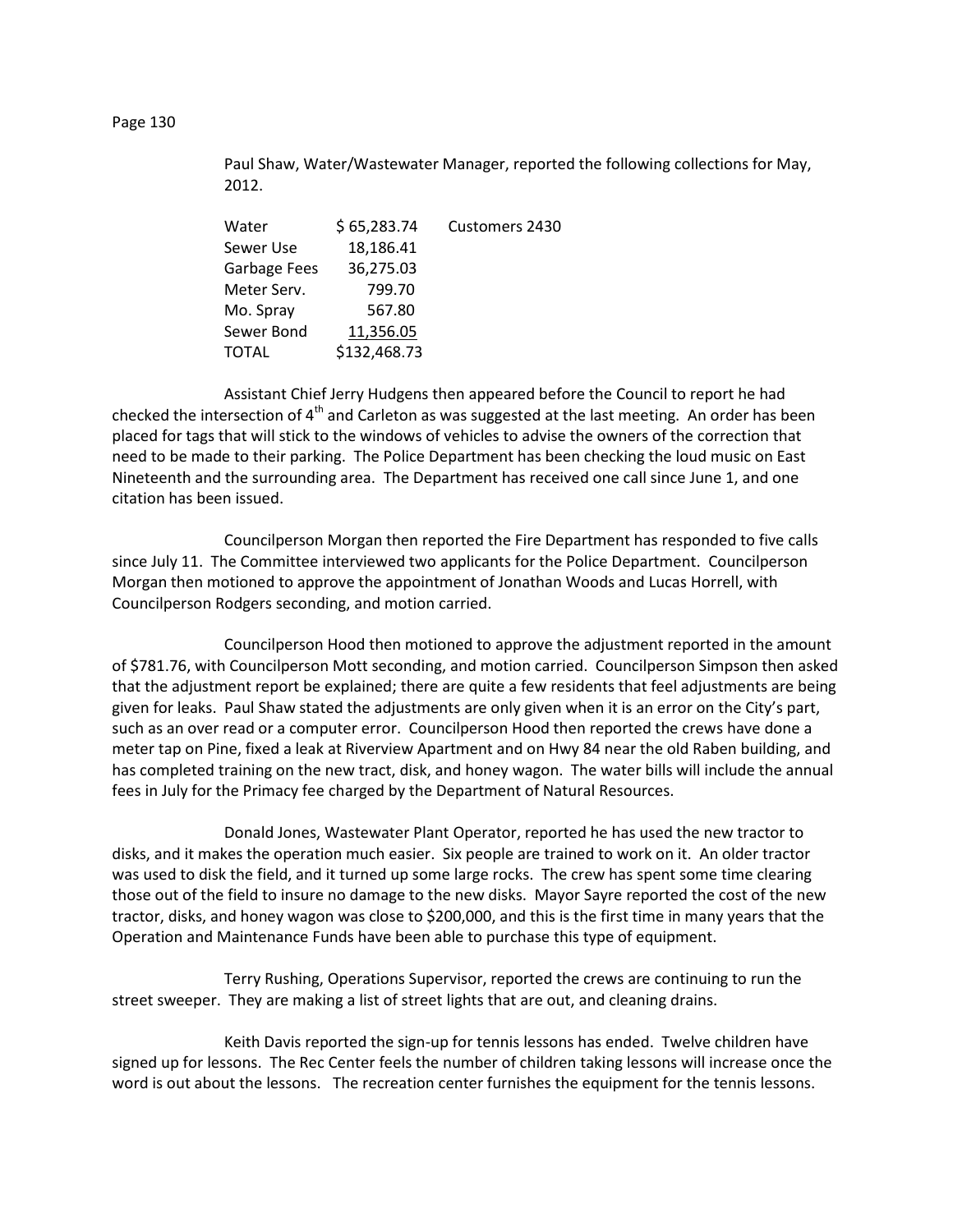### Page 131

Also, the 11-12 year old all-star ball team went to Jonesboro over the weekend, and came back with the first place trophy. He stated he is very proud of the coaches and the players.

Terry Rushing reported he is still working on the structures for demolition. He is preparing a list of right-of-ways that need to be cleaned before the July  $4<sup>th</sup>$  weekend. Councilperson Rodgers then asked if the Police Department is working with him to cite people that are littering; is the City going to put up signs regarding this? Mr. Rushing reported there will be signs erected, and the ordinance number will be on the sign.

Mayor Sayre then asked when the demolition of the structures will be bid. Mr. Rushing replied the contract needs to be prepared, and the deeds must be completed so the contract can be completed.

Police Chief, Tony Jones, reported he has done a news release regarding the Fourth of July. All officers will be working that day, and parents have been advised of the fines and consequences against shooting fireworks in the City. He hoped everyone had a safe holiday. With the actions being taken by the police department, it is hoped the City will have a much more peaceful and safe holiday.

Mayor Sayre then requested the Council approve the pay-off of the fire truck with a sales tax CD that is coming due in July in the amount of \$300,000. The Corporation had borrowed \$300,000, and the City was to pay a lease monthly for the truck over a 15 year period. Approximately \$91,000 worth of interest would be paid in that time. The City could save the money by cashing a sales tax CD to pay off the loan to the Corporation, who would in turn, pay off their loan to USDA. After discussion, Councilperson Merideth motioned to approve the pay-off of the loan with the Sales Tax CD, with Councilperson Grantham seconding, and roll call was asked for, which resulted in the following vote:

| Grantham | Yes. | Mott    | Yes |
|----------|------|---------|-----|
| Hood     | Yes  | Pullam  | Yes |
| Merideth | Yes  | Rodgers | Yes |
| Morgan   | Yes  | Simpson | Yes |

Mayor Sayre then reviewed the budget with the Council for the 2012-2013 year. The Mayor then called for a special meeting on Wednesday, June 20 at 5:00 p.m. to adopt the budget. The Council agreed to the special meeting.

After discussion, Councilperson Simpson offered and moved the approval of the following ordinance and the same was read for the first time:

## **BILL NO. 2012-01 ORDINANCE NO. 2012-05**

# **AN ORDINANCE FIXING THE WAGES FOR EMPLOYEES OF THE CITY OF CARUTHERSVILLE, MISSOURI**

(Copy on file in City Clerk's office)

After discussion the unanimous consent of the Council is asked for a second reading of Bill No. 2012-05 which is granted and Bill No. 2012-05 is read the second time. The question before the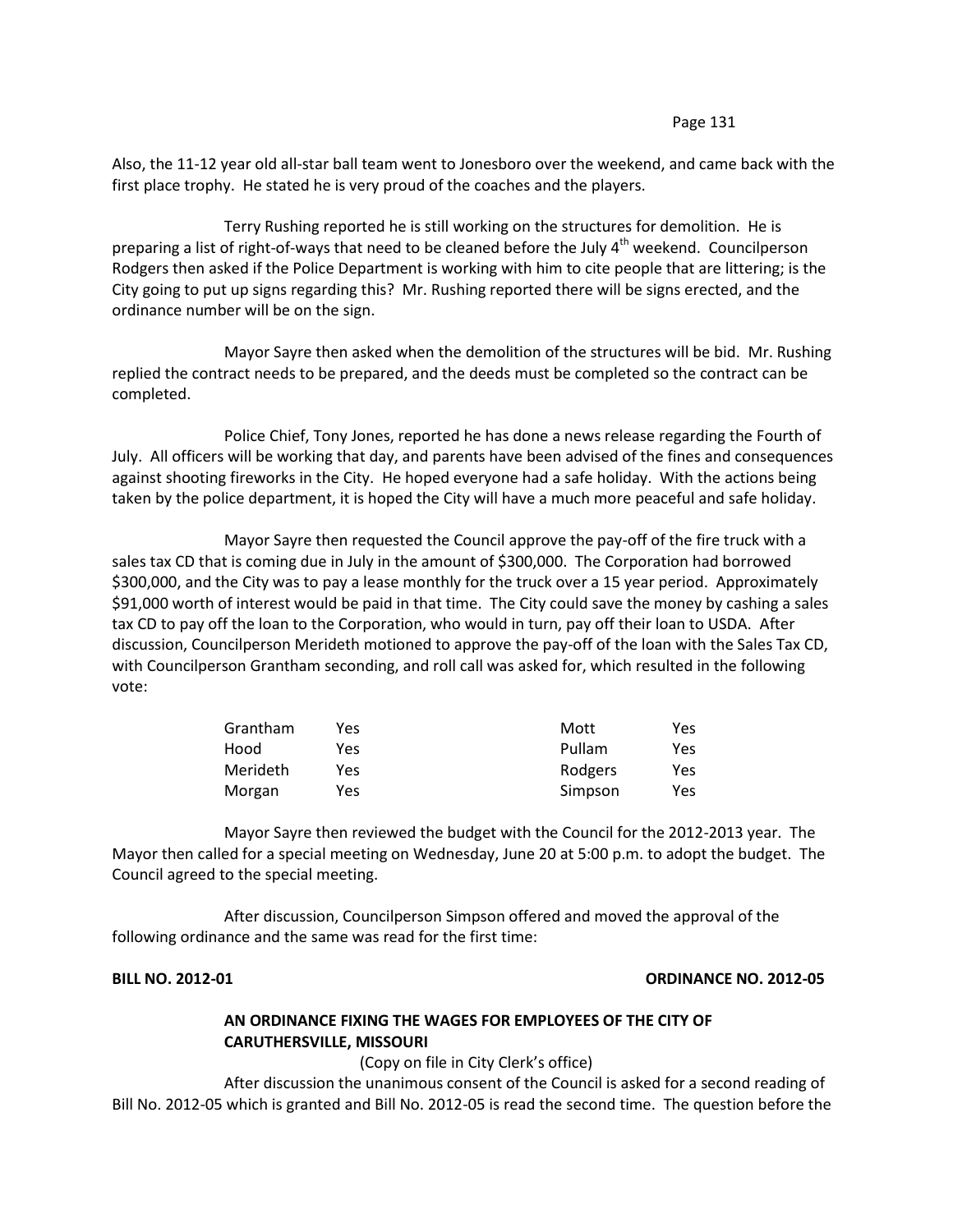## Page 132

Council now is shall Bill No. 2012-05 to be known as Ordinance No. 2012-05 pass and become law as read the second time, which resulted in the following vote on said question, to-wit:

| Grantham | Yes | Mott    | Yes |
|----------|-----|---------|-----|
| Hood     | Yes | Pullam  | Yes |
| Merideth | Yes | Rodgers | Yes |
| Morgan   | Yes | Simpson | Yes |

Upon the Mayor declaring that Bill No. 2012-05 to be known as Ordinance No. 2012-05 is passed and approved by the Council, the Mayor did approve the bill and affix her signature and was attested by the City Clerk.

Mayor Sayre then reported the audit for the Corporation has been completed and submitted. The cost for the audit is \$10,000, and the Corporation needs \$1722.83 to finish paying for the audit. The Mayor recommended the funds be taken from the Community Revitalization Fund. Councilperson Pullam motioned to approve the transfer, with Councilperson Simpson seconding, and motion carried. The Corporation will hold a meeting directly after the Council meeting on Wednesday.

Counselor Dorroh then reported a Resolution will need to be adopted regarding the bond issue for the Series A 2012 Wastewater Bonds, as follows:

# **A RESOLUTION APPROVING A TAX-EXEMPT FINANCING COMPLIANCE POLICY AND PROCEDURE FOR THE CITY OF CARUTHERSVILLE, MISSOURI**

**WHEREAS,** the Internal Revenue Service has advised issuers of tax-exempt bonds to adopt separate written procedures for monitoring post issuance federal tax requirements for such bonds.

# **NOW, THEREFORE, BE IT RESOLVED BY THE CITY COUNCIL OF THE CITY OF CARUTHERSVILLE, MISSOURI, AS FOLLOWS:**

**Section 1. Approval of Tax-Exempt Financing Compliance Policy and Procedure**. The Tax-Exempt Financing Compliance Policy and Procedure in substantially the form attached hereto as Exhibit A is hereby approved. (Copy in City Clerk's office)

**Section 2. Further Authority**. The City hereby authorizes and empowers the officers and representatives of the City to do all such acts and things and to execute, acknowledge and deliver all such documents as may in their discretion be deemed necessary or desirable in order to carry out or comply with the terms and provisions of this Resolution in connection with the approval of the Tax-Exempt Financing Compliance Policy and Procedures. All of the acts and undertaking of such officers and representatives that are in conformity with the intent and purposes of this Resolution, whether heretofore or hereafter taken or done, shall be and the same are hereby in all respects, ratified, confirmed and approved.

**Section 3. Effective Date**. This Resolution shall be in full force and effect immediately after its passage by the City Council.